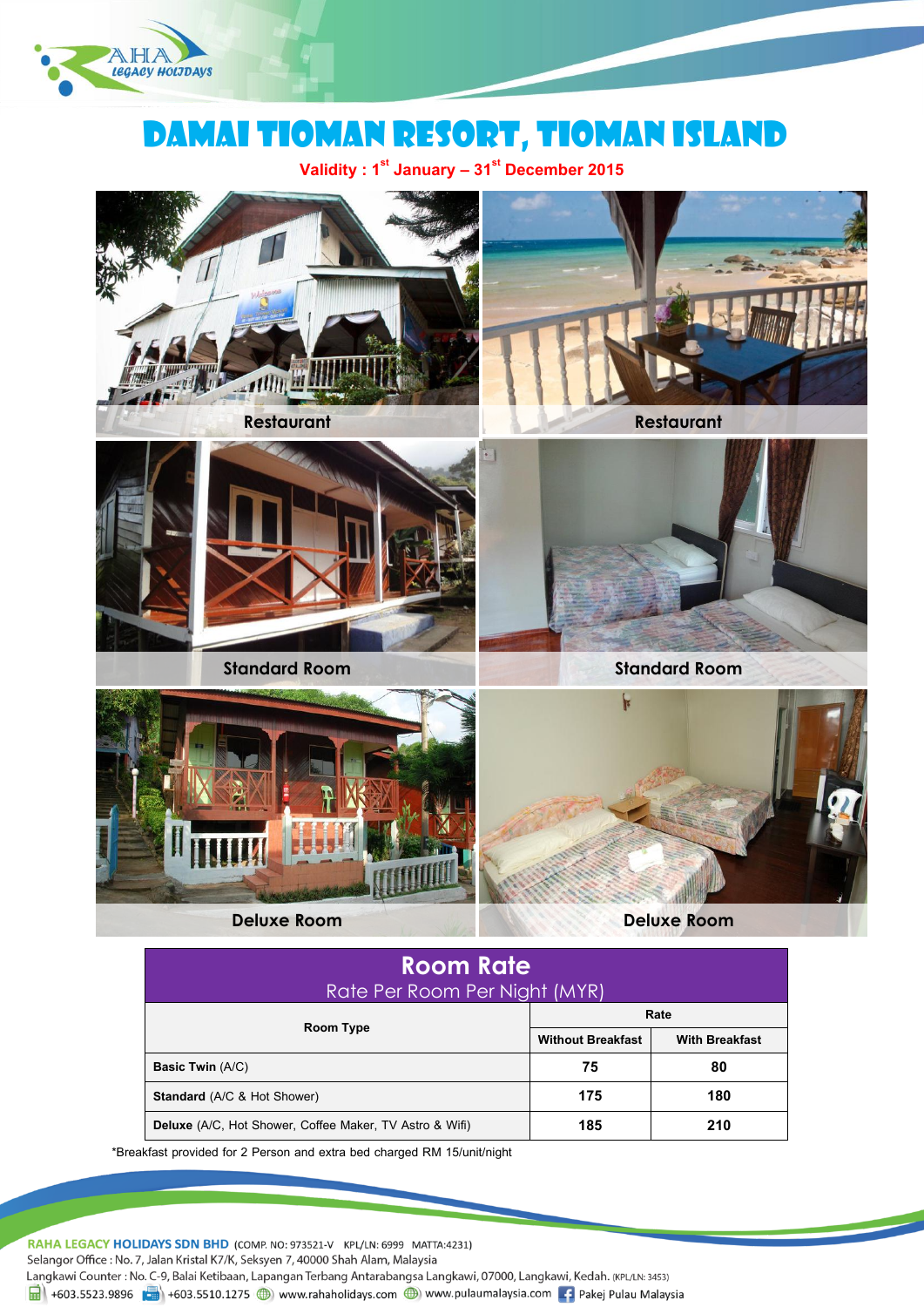

| <b>3D2N Fullboard Snorkelling Package - Special Promotion</b><br>Rate Per Person (MYR) |                     |                        |                      |
|----------------------------------------------------------------------------------------|---------------------|------------------------|----------------------|
| Room Type                                                                              | <b>Basic Chalet</b> | <b>Standard Chalet</b> | <b>Deluxe Chalet</b> |
| Twin                                                                                   | 299 325             | 385 405                | 425 445              |
| <b>Triple</b>                                                                          |                     | 355 375                | 405 425              |
| Quad                                                                                   |                     | 335 355                | 385 405              |

**3D2N Fullboard Snorkelling Package Special Promotion only valid for :**

Booking Date  $: 1<sup>st</sup> - 30<sup>th</sup>$  September 2015

Travel Period :  $7^{th}$  September –  $31^{st}$  December 2015

| <b>3D2N Fullboard Snorkelling Package</b><br>Rate Per Person (MYR) |                     |                        |                      |
|--------------------------------------------------------------------|---------------------|------------------------|----------------------|
| <b>Room Type</b>                                                   | <b>Basic Chalet</b> | <b>Standard Chalet</b> | <b>Deluxe Chalet</b> |
| Twin                                                               | 325                 | 405                    | 445                  |
| <b>Triple</b>                                                      |                     | 375                    | 425                  |
| Quad                                                               |                     | 355                    | 405                  |

# **3D2N Fullboard Snorkelling Package Inclusive :**

: 2 ways ferry transfer (Mersing/Tg.Gemuk Jetty - Tioman Island - Mersing/Tg.Gemuk Jetty)

- : Welcome Drink
- : 2 Nights accommodation
- : 6 meals 2 breakfast, 2 lunch, 1 dinner & 1 BBQ dinner
- : 1 snorkelling trip (Rengis Island, Free Duty Shop & Marine Park) ex gear

| <b>4D3N Fullboard Snorkelling Package</b><br>Rate Per Person (MYR) |                     |                        |                      |
|--------------------------------------------------------------------|---------------------|------------------------|----------------------|
| Room Type                                                          | <b>Basic Chalet</b> | <b>Standard Chalet</b> | <b>Deluxe Chalet</b> |
| Twin                                                               | 435                 | 525                    | 575                  |
| <b>Triple</b>                                                      |                     | 495                    | 545                  |
| Quad                                                               |                     | 465                    | 525                  |

# **4D3N Fullboard Snorkelling Package Inclusive :**

: 2 ways ferry transfer (Mersing/Tg.Gemuk Jetty - Tioman Island - Mersing/Tg.Gemuk Jetty)

- : Welcome drink
- : 3 Nights accommodation
- : 9 meals 3 breakfast, 3 lunch, 2 dinner & 1 BBQ dinner
- : 1 snorkelling trip (Rengis Island, Free Duty Shop, Marine Park) ex gear

RAHA LEGACY HOLIDAYS SDN BHD (COMP. NO: 973521-V KPL/LN: 6999 MATTA:4231) Selangor Office: No. 7, Jalan Kristal K7/K, Seksyen 7, 40000 Shah Alam, Malaysia Langkawi Counter: No. C-9, Balai Ketibaan, Lapangan Terbang Antarabangsa Langkawi, 07000, Langkawi, Kedah. (KPL/LN: 3453) 4603.5523.9896 (1) +603.5510.1275 (1) www.rahaholidays.com (1) www.pulaumalaysia.com [4] Pakej Pulau Malaysia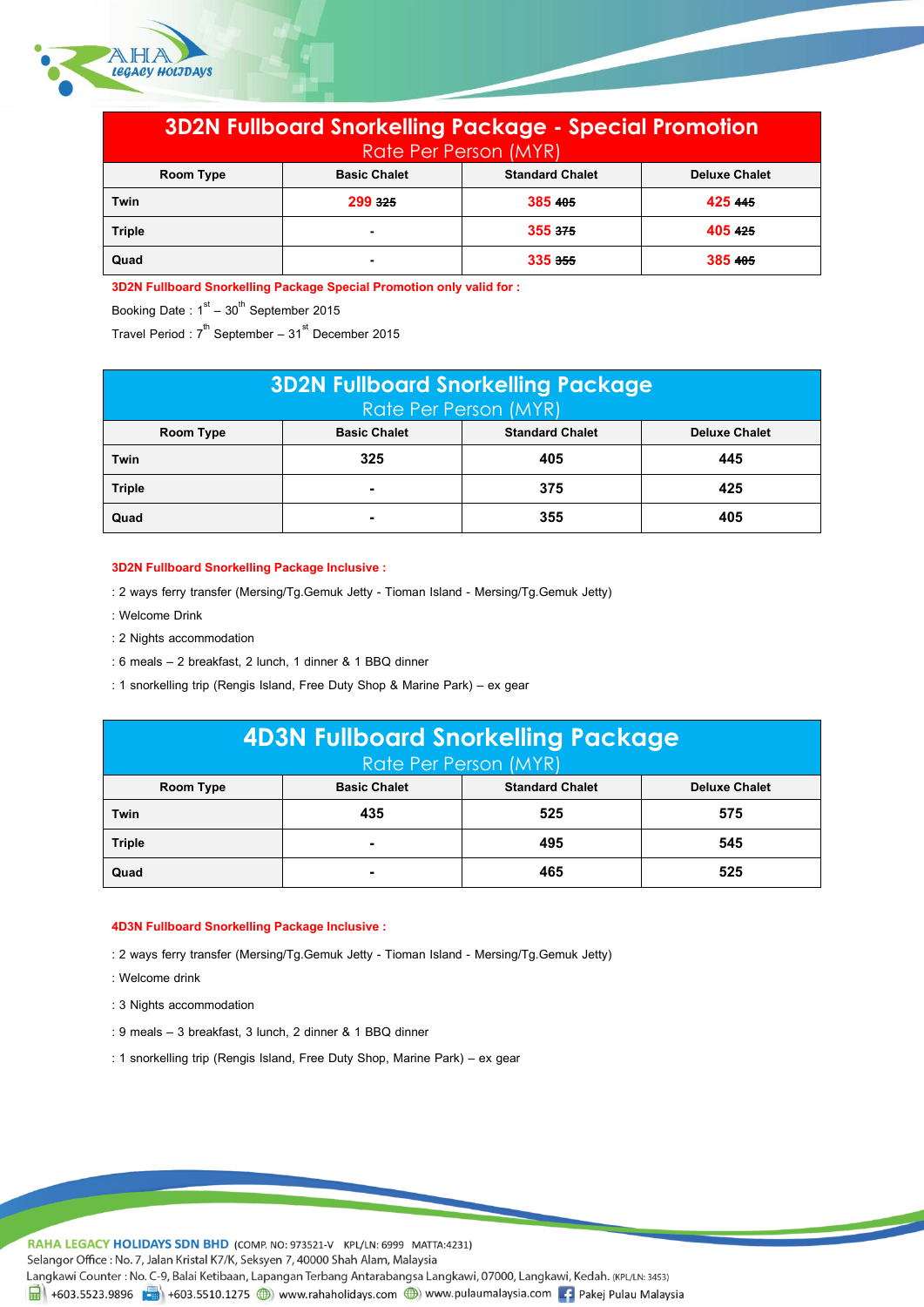

| <b>Seminar &amp; Conference Package</b> |      |  |
|-----------------------------------------|------|--|
| Rate Per Person Per Night (MYR)         |      |  |
| Room                                    | Rate |  |
| <b>Single</b>                           | 155  |  |
| <b>Twin Sharing</b>                     | 115  |  |
| <b>Triple Sharing</b>                   | 105  |  |
| <b>Quad Sharing</b>                     | 95   |  |

*\*Minimum 20 person per booking*

### **Seminar & Conference Package Includes :**

- : Accommodation
- : 6 meal
- : Air-cond conference room, P.A system, Computer & OHP

| <b>3D2N Fullboard Dive Package</b><br>Rate Per Person (MYR) |                     |                        |                      |
|-------------------------------------------------------------|---------------------|------------------------|----------------------|
| Room Type                                                   | <b>Basic Chalet</b> | <b>Standard Chalet</b> | <b>Deluxe Chalet</b> |
| Twin                                                        | 625                 | 665                    | 685                  |
| <b>Triple</b>                                               |                     | 645                    | 665                  |
| Quad                                                        |                     | 625                    | 645                  |

### **3D2N Fullboard Dive Package Includes :**

- : 2 Ways ferry transfer (Mersing/Tg.Gemuk Jetty Tioman Island Mersing/Tg.Gemuk Jetty)
- : Welcome Drink
- : 2 Nights accommodation
- : 6 Meals 2 breakfast, 1 lunch, 1 picnic lunch, 1 dinner & 1 BBQ dinner
- : Diving trip (5 dive) + Dive Guide ex gear
- : Tank, weight belt
- : Additional dive RM75/person/boat dive

RAHA LEGACY HOLIDAYS SDN BHD (COMP. NO: 973521-V KPL/LN: 6999 MATTA:4231) Selangor Office: No. 7, Jalan Kristal K7/K, Seksyen 7, 40000 Shah Alam, Malaysia Langkawi Counter: No. C-9, Balai Ketibaan, Lapangan Terbang Antarabangsa Langkawi, 07000, Langkawi, Kedah. (KPL/LN: 3453)  $\frac{1}{2}$  +603.5523.9896  $\frac{1}{2}$  +603.5510.1275  $\bigoplus$  www.rahaholidays.com  $\bigoplus$  www.pulaumalaysia.com  $\bigoplus$  Pakej Pulau Malaysia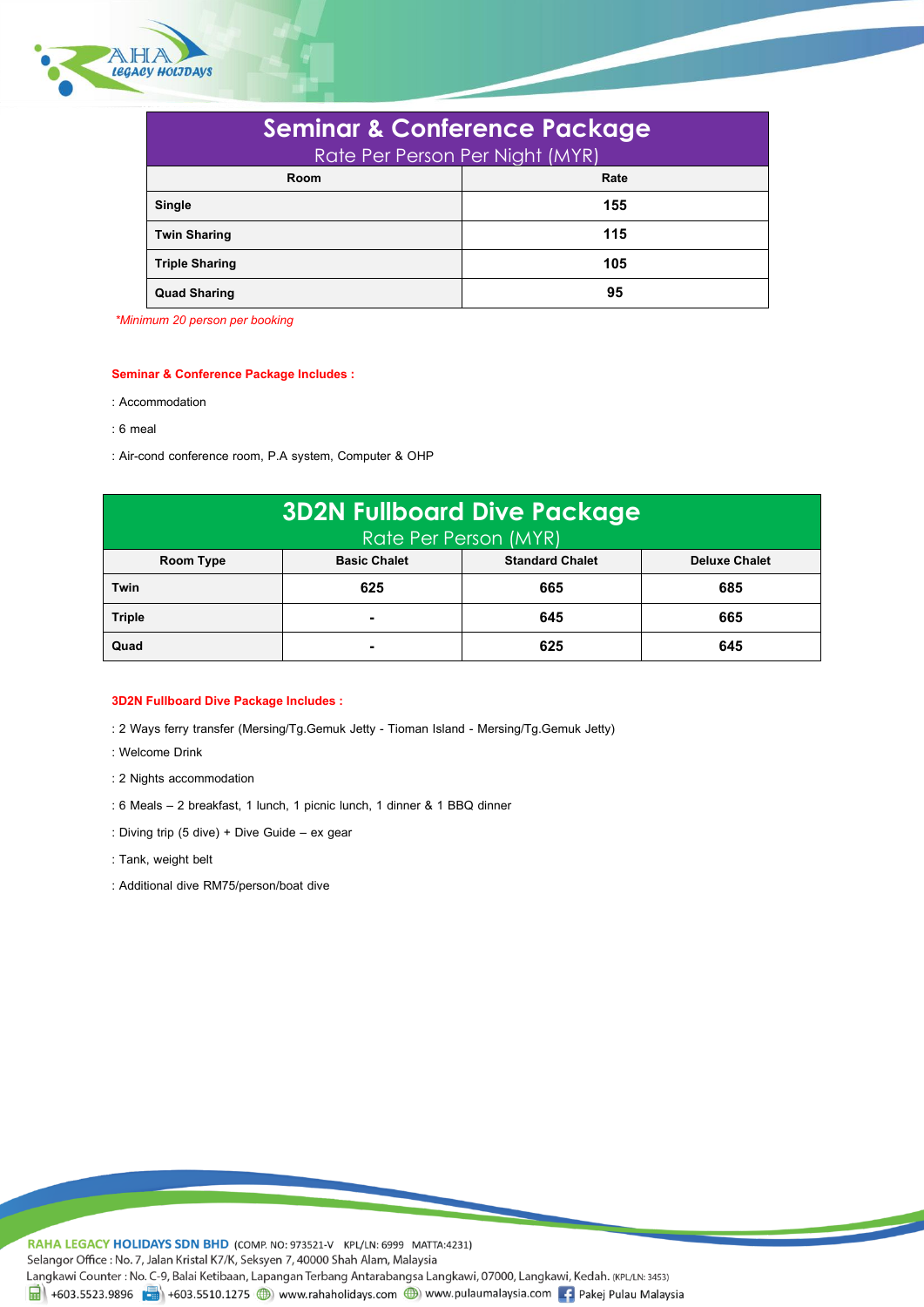

| <b>4D3N Fullboard Open Water License Package</b><br>Rate Per Person (MYR) |                     |                        |                      |
|---------------------------------------------------------------------------|---------------------|------------------------|----------------------|
| Room Type                                                                 | <b>Basic Chalet</b> | <b>Standard Chalet</b> | <b>Deluxe Chalet</b> |
| Twin                                                                      | 1445                | 1545                   | 1595                 |
| <b>Triple</b>                                                             |                     | 1495                   | 1545                 |
| Quad                                                                      |                     | 1442                   | 1492                 |

## **4D3N Fullboard Open Water License Package Includes :**

- : 2 Ways ferry transfer (Mersing/Tg.Gemuk Jetty Tioman Island Mersing/Tg.Gemuk Jetty)
- : Welcome drink
- : 3 Nights accommodation
- : 9 Meals 3 breakfast, 3 lunch, 2 dinner & 1 BBQ dinner
- : PADI Material, Equipment & Instructor
- : Open Water Certificate from PADI

| Equipment Rental / Day (MYR) |       |  |
|------------------------------|-------|--|
| Tank                         | 25.00 |  |
| Mask + Snorkel               | 15.00 |  |
| Fin                          | 10.00 |  |
| Wet Suit                     | 20.00 |  |
| <b>BCD</b>                   | 25.00 |  |
| Regulator                    | 25.00 |  |
| <b>Boat Dive</b>             | 75.00 |  |
| <b>Full Equipment</b>        | 85.00 |  |

- Single person supplement additional Standard Chalet RM 120.00 and Deluxe Chalet RM 220.00
- Child (3 to 11 years) less 20% from adult rate
- : Surcharge RM 40/person for Eve & Public Holiday,
- Surcharge RM 20/person for Eve & School Holiday

# **Notes & Surcharge : All Package Excludes :**

- : Marine Conservation Fund (RM5/adult & RM2/child).
- : Iskandar Tax at Mersing Jetty (RM 5.00/Malaysian, RM20 /non Malaysian).
- : Snorkelling Equipment (RM10.00/Item)
- : Items not mentioned.

RAHA LEGACY HOLIDAYS SDN BHD (COMP. NO: 973521-V KPL/LN: 6999 MATTA:4231) Selangor Office : No. 7, Jalan Kristal K7/K, Seksyen 7, 40000 Shah Alam, Malaysia Langkawi Counter: No. C-9, Balai Ketibaan, Lapangan Terbang Antarabangsa Langkawi, 07000, Langkawi, Kedah. (KPL/LN: 3453) 4603.5523.9896 (1) +603.5510.1275 (1) www.rahaholidays.com (1) www.pulaumalaysia.com [4] Pakej Pulau Malaysia